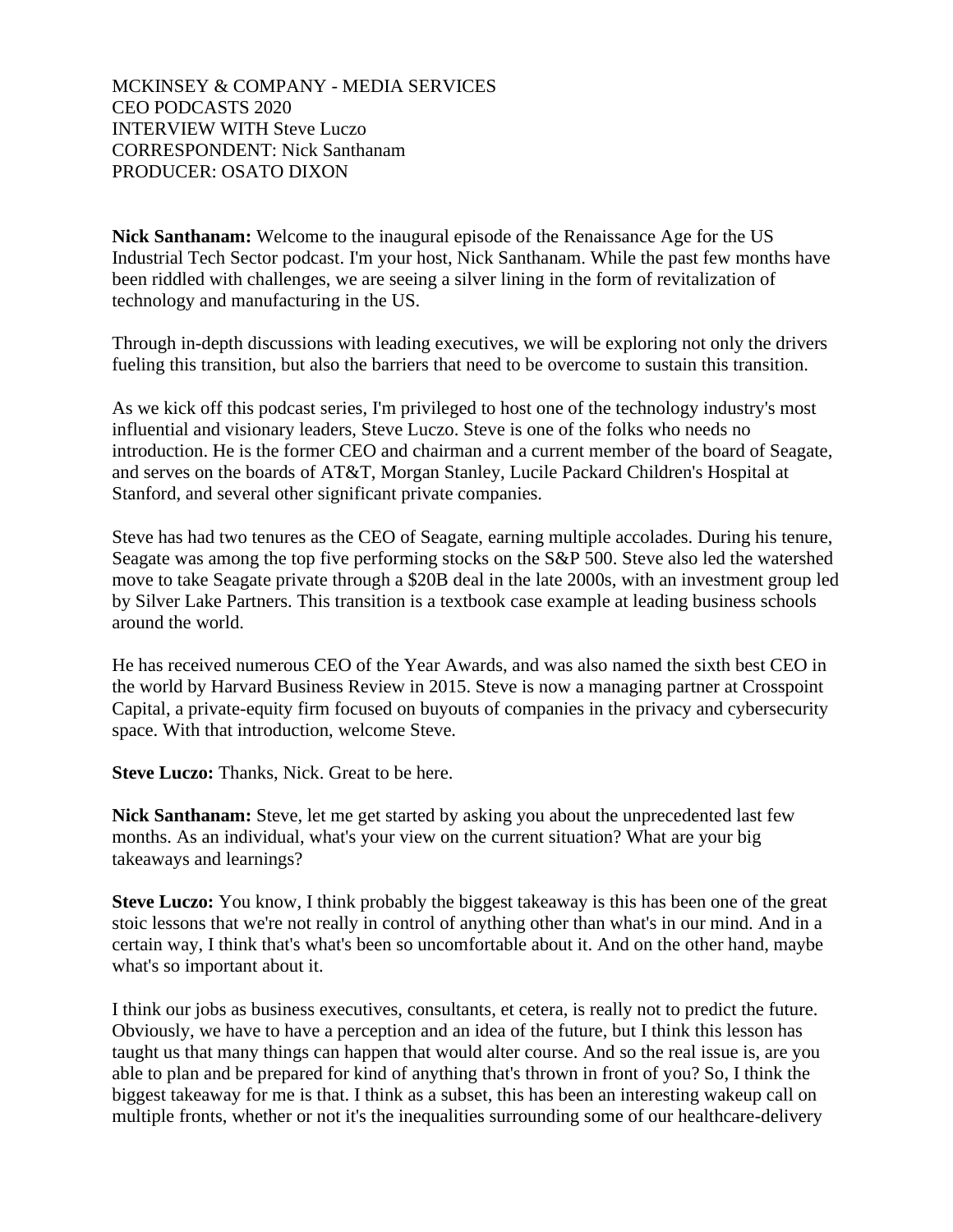systems. Whether or not it's the messages maybe from the planet Earth of we should all slow down a little bit more. Whether or not it's spending time with your kids as probably a good thing. You know, there's been a lot of people that have reoptimized their lives as a result of this. And I think they're not going to shift back to where they were. As I say, like, day trips to Tokyo for business meeting are probably gone forever, as well they probably should be. So, I think there's been lots of lessons.

And then finally, as it relates to technology, I want to say one thing. And as it relates to planning, I want to say one thing. Technology, I think what's happened is we've seen an acceleration in where the world was likely heading, in any event, in terms of the use of technology to hopefully provide more efficient ways of communicating and collaborating—and accelerating maybe what would have happened over many, many years—to being thrust into a few quarters. Some of that good, some of that bad, we can decide which of these we want to carry forward. I know I just read Reed Hastings' article the other day and Reed's pretty negative on the remote situation from an innovation perspective, not overall.

And I think that's right. You know, I think in some of these areas around collaboration and bringing people into companies and sustaining culture, it's challenging. But we can pick and choose what's kind of worked well. And we have had a glimpse not into the future, but into a future. And then we can pick and choose what we want.

I think on the planning side, I think—and this is really interesting for folks like yourself, who are dedicated to helping people think through problems, as well as CEOs and business leaders and also government leaders—is we weren't well-prepared. And I think to date, one of the discouraging things to me is from the government perspective, there hasn't been a lot of good lessons taken out of this for the future of what about and it happens again? And it will happen again. And maybe when it happens again, by the way, as bad as this one has been, it's going to be a lot more lethal.

And I think businesses have actually done a remarkable job. And I'm sure McKinsey has done all sorts of things in the local communities to help alleviate the current problem and also prepare for the future. I know Morgan Stanley, AT&T, and Seagate have made significant efforts in their communities to say, "How do we optimize supply chains? How do we prepare hospitals?" But really, at the federal level, we really need to do more work that says, "If this happens again, which hospitals are going to be the pandemic hospitals, making sure they have the supplies they need." And I think one of the takeaways is we have more work to do there to be properly prepared.

**Nick Santhanam:** Interesting. You've been in the leadership position across a multitude of US technology companies, which are truly global in their footprint and reach, and have seen several of them through multiple economic cycles. Given that, Steve, how would you define the current state of the global technology sector? And specifically looking ahead over the next 5/10, what do you find the most exciting thing? And what gives you the biggest pause?

**Steve Luczo:** Well , like I said, in some ways what's happened in the last 6 months has kind of accelerated where we were headed. And I think in a certain way it's benefited the companies that were doing well and best positioned, and had kind of seen a trend of using technology in this way. And it's benefited them more than others clearly. So, the shift to a more remote experience and utilizing data in a different way, connecting people in a different way. So, a lot of stresses on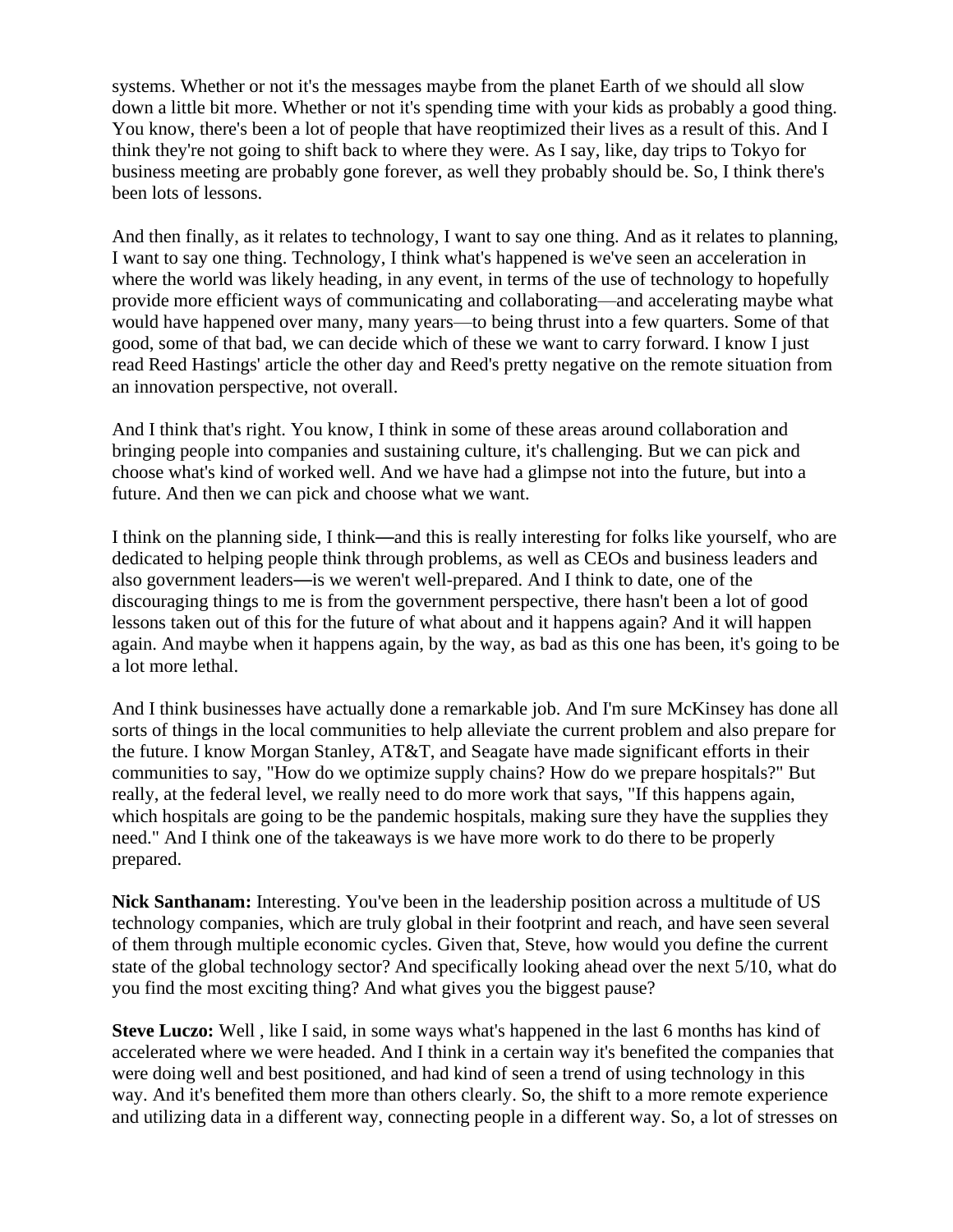the network systems, which has forced the telco service providers to accelerate plans. I think these are the companies that have benefited and they will continue to benefit from it.

Anything around connecting people, analyzing trends—whether or not they're digital trends or actual human behavior trends—are all things that are going to continue and are probably exciting, probably the most exciting area for me that I think about is in the area of healthcare. I think personalized healthcare is finally within reach, in terms of us having the amount of technology and ability to access information and then use sophisticated knowledge-base systems to be much more targeted and predictive in therapeutics. And that, to me, is exciting.

I think the biggest threat—the thing I worry about most—is privacy and security, which is one of the reasons I'm doing what I'm doing at Crosspoint with a great group of people. Because we basically came together to address the issue that we felt as technology leaders that if we don't get in front of the privacy and security issues, that people are going to start choking down technology. And that's not going to be good for solving the big problems in front of the world, which seem to it's are climate first and foremost, health, security, education. And so, I think one of my concerns is if we don't both provide the technology to provide a safer environment and to protect personal information, or if corporations don't stand up to their, I believe, inherent obligations to protect their customers, this is a pretty significant threat on the horizon.

I think we see it a little bit in the nation-state actions, where people have kind of devolved—if that's a word I could use—to more of a tribal response. And I think ultimately this is not good for technology. I think the technology providers of the world have benefited massively from globalization and the scale advantages of globalization. But to be fair, we've done a really poor job of distributing the benefits related to that. And I think we need to recognize that. I think we need to recognize that the distribution of value and wealth that was created from globalization has probably not been distributed in an optimal manner, and as a result is being challenged now.

And it's being challenged under the basis of globalization is bad. And even though we didn't do a good job of distributing it, I don't believe globalization is bad. I think the world would be in a more unsatisfactory position without the global cooperation that we've had. But we've opened ourselves up to the criticism. And I think we need to address it. We have to take responsibility as business leaders, as individuals, and a community and think about where we're really headed in terms of some of the distribution issues of wealth, and access to technology and access to data and information. It can't just resolve itself in the hands of a few, which is going to allow them just to continue to have what is probably accurately perceived as excess profits.

**Nick Santhanam:** Steve, you touched on a couple of things which I'm going to ask you more, especially on data privacy, security, nation states. But before we go to that, I want to touch on something which is probably on top of mind for most people, if you sort of look at what's happening in the stock market. And very specifically, if you look at where the US technology sector has been. The US technology sector has been the darling for quite some time. What's your take on that?

**Steve Luczo:** It's impossible to kind of justify the very recent—up until the last few days (LAUGH)—value determinations of some of these companies, other than there's a lot of money that has to go to work, and it ends up flowing to growth or companies that I said have incredible market positions. And they seem to be the safest bets.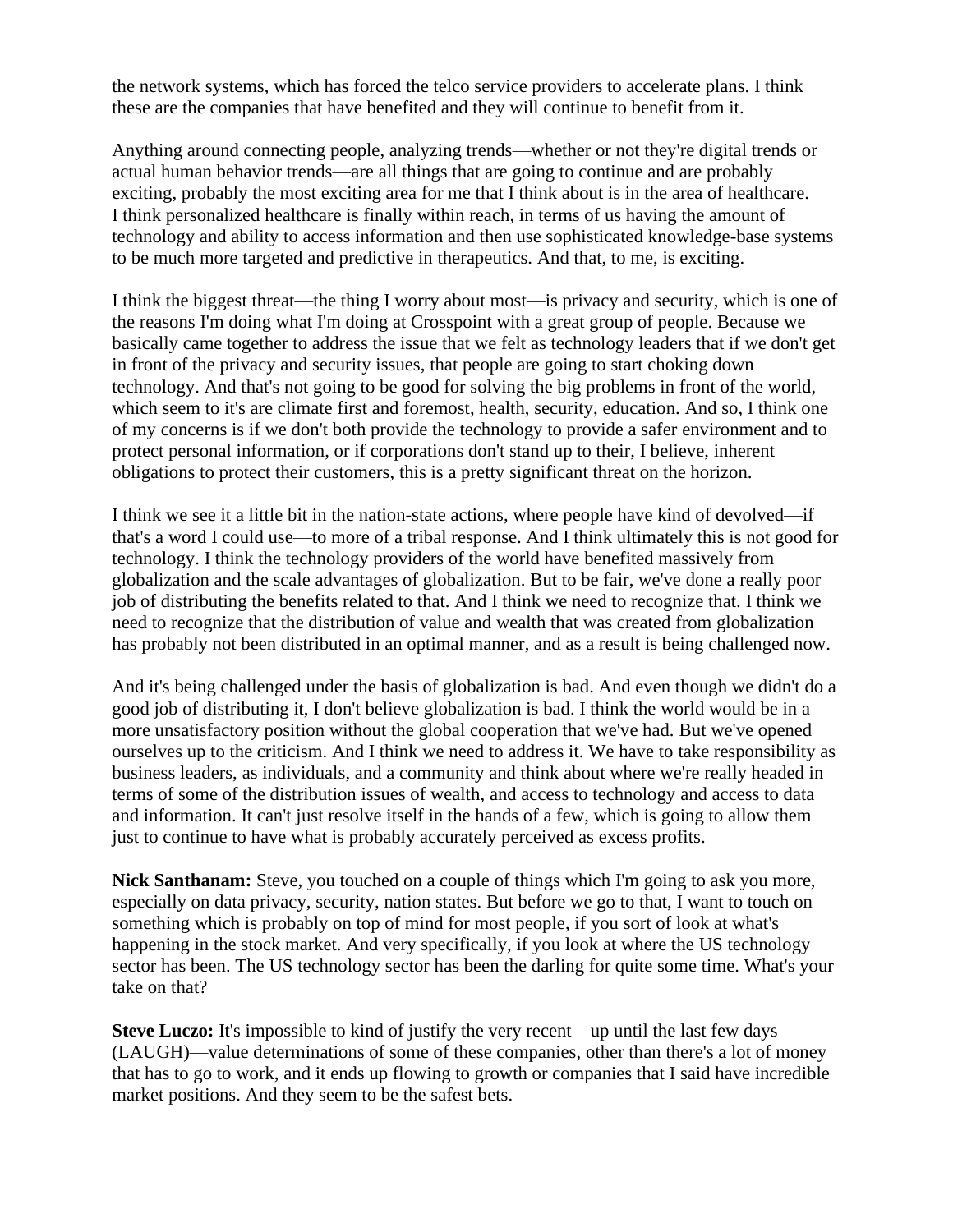I also think it's reflects the fact that many of these companies have benefited from this acceleration we talked about earlier, of remote environment and the implications for companies that provide that type of technology. Obviously, in the last few days, there's been some adjustments the other way.

I think fundamentally though, the US technology companies are very well-positioned. But I think it's dangerous to call them US technology companies. Again, I think that's a very kind of tribal view of things. And when I think about Seagate for sure, 45,000 employees all over the world and amazing employees everywhere, you know? The person that's going into the factory to make these products that are super high precision, where heads are flying at five, six, seven atoms over the surface of a disk. And other people that are in other countries that are developing that technology and other people in maybe the US, where they're sourcing the technology. You know, these are global entities. So, I think I get back to this this fundamental issue of benefit and threat. It depends where the world's going, is the global scale. So, when you operate at a global scale, you have huge leverage. You know, the leverage in the ability to attract people, the leverage of developing relationships and technologies, access to markets. I mean, it's a huge advantage, if you're operating at a global scale. And if you're going to transition into a world that says you don't get to be global, then the companies that have scaled to that have some real challenges. And that issue then relates either to supply chain or to customer base.

So, if you want to just say supply chain and manufacturing—one of the themes that you mentioned earlier, the return of technology manufacturing let's say to United States, for example—that's achievable. And it'll cost a little bit more probably. But maybe there's some other benefits related to it.

But if you're going to limit a company to certain markets and, for example, let's just say with the current trend of China bashing. If you're going to say you can't sell in China, I mean, that's absurd. You're basically telling a company that has scaled to a hundred that now their opportunity is 60. And therefore, the impact on the operating investment in people, in plants, in equipment, in everything related to that—which is ultimately jobs as well and taxes—is under pressure, massive pressure. And to think that you can pull that off without there being some fairly significant global consequences I think is a bit naive.

And so, I think it's a two-edged sword. Again, it gets back to this core issue, you know? If we do a better job of being fair with the benefits of globalization, then we don't maybe make this mistake of saying, "Well, you can only sell in this country or you can only produce in this country." Only producing in this country probably, with some time we can get through, and the cost implications maybe aren't terrible. But if you limit markets, the cost implications are going to be significant, especially if you're competing against a company that doesn't have that limitation.

So, it's a tricky thing with respect to valuation. Obviously, the current stock-market valuation kind of says only good things happen. And that could be outcome of elections. That could be taxes. That could be access to global markets. I mean, obviously, at these valuations, it's kind of saying only good things happen. And I think, back to where we started, I think it's probably not wise to assume only good things happen. In fact, things will happen that not only are bad, but are things we hadn't even thought about. So, our ability to respond to them is going to be delayed until we can kind of get our heads around the driving elements that have to be addressed to alleviate the stress of some particular unknown.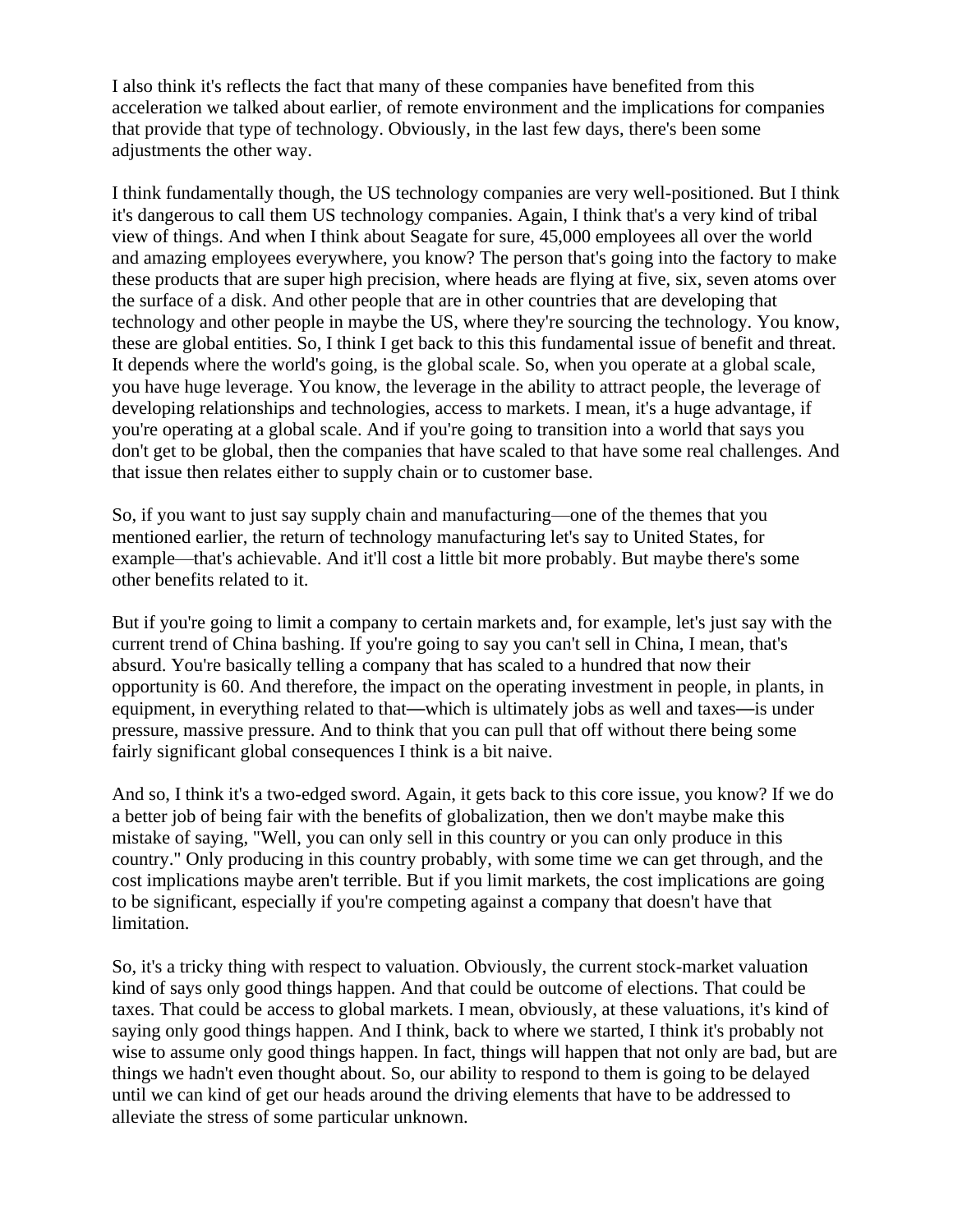**Nick Santhanam:** Steve, it's interesting that it is not my quote, but I heard on TV, so I'm going to use it. It said the US FATMAN, basically, is FAANG stock, now that they're calling the F-A-T-M-A-N stock, right, the Facebook, Amazon, the Teslas, and so on. They said the US FATMAN is becoming thin. And I thought that was a very interesting quote, right, which is we had a lot of enthusiasm. Now, we're sort of saying it's going to become thin. But maybe tying this to the earlier comment you made, right? You know, people always believe only good things happen.

The ongoing pandemic is definitely one body blow to globalization. But as you think this through, what do you see on the both long-term as well as short-term impact you're going to see on the revitalization at home? Whether it is driven by the pandemic, so such as pan-Pacific strategies and reshoring, or to your point about just the overenthusiasm. What do you see is that sort of short-term and long-term impact of the tech revitalization? Will it be net positive?

**Steve Luczo:** Yeah, I think it's net positive. I think it's net positive, but not in a straight upward march. And I think this is the trick. For let's just talk about Zoom calls and pros and cons. And at the boards I serve on, there's been a lot of discussion about, "Wow, turns out the productivity seems to be better than we would have thought, et cetera, et cetera." And I'd say more often than that, that's where people land. There are examples where people say it's less productive. But in general, I'd say net net so far people have said, "Eh, you know, we've kind of made our way through it. It's, yeah, not so bad."

And in many cases, it's because you're trading two to three hours of commute with no commute. And then that's offset by not being together. And so then people get in their mind, "What's the model going forward of, well, we could keep doing this for X number of days per week or whatever it is." I think it's a little deceptive. I think you and I talked about this earlier, that we're drawing on reservoirs of good will for sure. Whether or not that's within our own companies, within our personal relationships, or within supply-chain, customer/supplier relationships. And those have been built up over decades of in-person engagement, seeing people in good times and bad, how do they react under pressure? You know, there's a lot of things. And I don't think that reservoir is going to be drawn to zero in the next 6 months, but it's being depleted.

Where it's really going to be depleted—though here it's not even starting—which is the reservoir of new people coming into companies. And I think this is an area that we need to be careful about in terms of addressing this question of what does it really look like for how long? 'Cause I think we could fool ourselves into thinking, "Well, it could stay like this for quite a while." But we're forgetting this replenishment that needs to happen, and that drives innovation and all the great stuff of what happens when fresh new minds come into an organization and make it realize it's been doing some things kind of in a silly way.

So, where does it end up? I think net-net it's better. I think there'll be a mix of the engagement we have in person versus virtually. I think in certain areas, like where it's governance and compliance, a lot of that could be done remotely. But if it's strategic and innovative, I think it probably suffers from it being too remote.

So, I think it swings back. You know, I think the characterization of 80 percent of the people back in the office can be misleading. 'Cause I think what people really mean when they're saying that is that 80 percent of the people show up in the office, but maybe they're only showing up three times a week instead of five times a week anymore.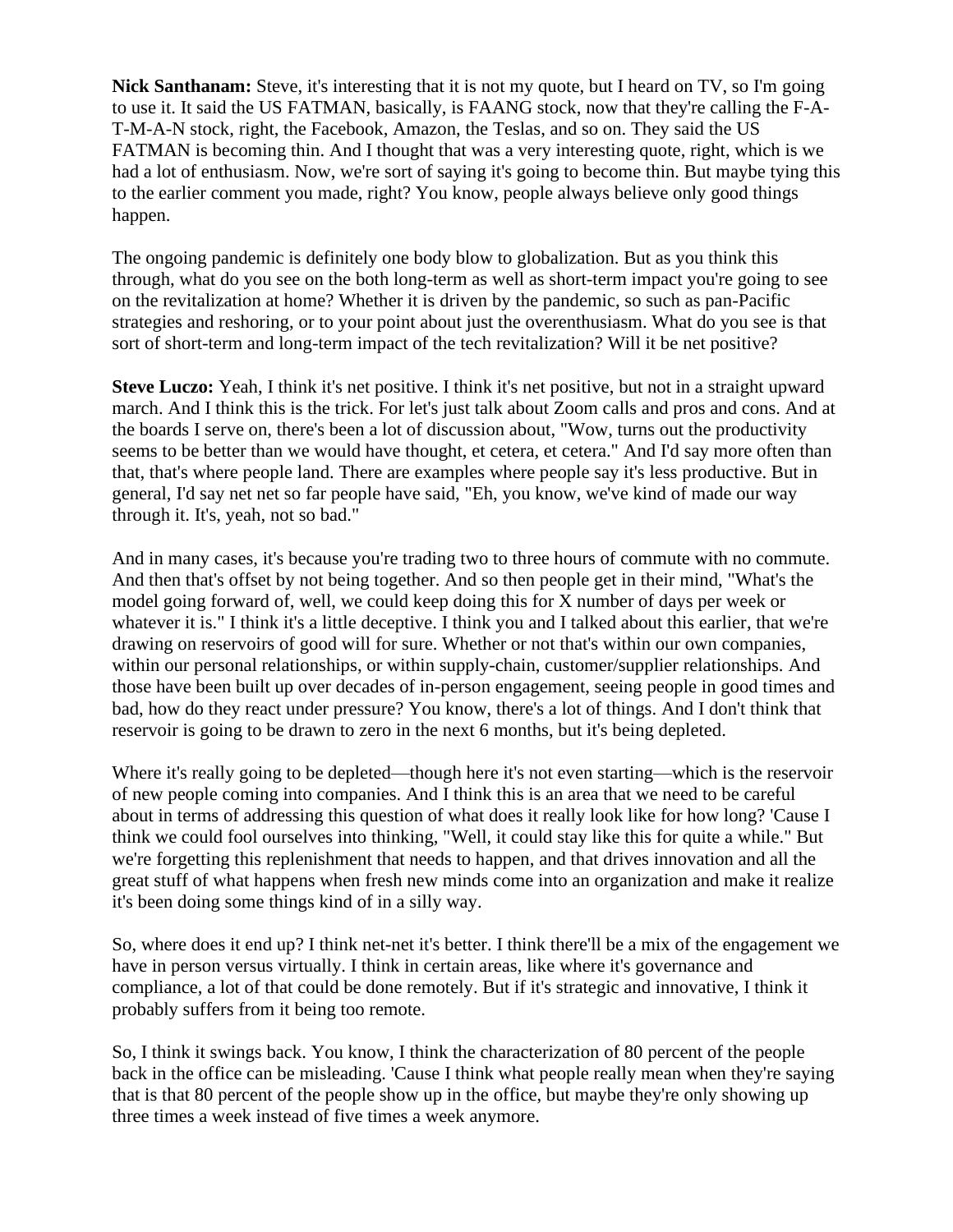And so, I think we'll see where it all lands. And it'll be obviously highly personalized. I do think it gets to another super important issue—which I'm sure you're addressing—which is this essential versus nonessential worker concept, which of course no one wants to be a nonessential worker. But the point being is, do you have to go into the plant to keep the business running? And for certain businesses, that's 10 percent of the employees. Service industries maybe, the IT people have to be there, and maybe traders, if you're an investment bank. And for other companies, it's 60, 70, 80 percent. Like Seagate. When you're actually in a factory making something every day, guess what, you don't get to be home. And it's changed, I think, the mentality around how important those people are. Because I think in general those people have probably not been perceived to be as valuable as maybe some of the other people in the company. And I think we all are now realizing in a very real way, yeah, they are.

Now, I've always felt that, you know? And I think it's maybe one of the reasons I was an effective CEO is 'cause I was never fooled to think that the person in the factory was any less important than the engineer in the design center. But I think for a lot of people, it's been an awakening. And I think for HR folks, it's made people realize that there's got to be different compensation. And by the way, there's got to be redundancy. Because if this happens again, you can't ask those people to be, one, risking their health and, two, working overtime constantly.

So, I think if it does continue in this manner (and it will to some extent), there will be also a rebalancing between that mix of the number of people that have to physically go in to the place of work versus those that don't. I think the other thing is, what's been said in many different ways, is that many companies now are realizing they can serve 100 percent of their revenues with 75 percent of their cost. And they would have probably never gotten there if it wasn't for a pandemic like this. And that's not necessarily a good thing. I mean, it's a good thing if you're a company and you can do that. But, obviously, it creates general socioeconomic stresses that we have to attend to as well.

**Nick Santhanam:** Steve, you're sort of getting into the next topic, which I wanted to talk about, which is sort of flipping to the other side of the coin, looking at the barriers to the US tech revitalization. We've talked about the tailwinds. Let's talk about the headwinds, right? You already talked about data privacy, data security. And then you overlay misinformation, the talent, the immigration challenges. The list goes on.

So, as you look at this, and you're on the boards of multiple companies. You have the front row seat in your private-equity firm. What do you see are the biggest barriers? Not to be pessimistic, but being a little bit pessimistic, what do you see are the biggest barriers we will face as we continue to look at an upswing?

**Steve Luczo:** I think the biggest barrier is challenging the implicit, as we look at an upswing. So, I think to me, the biggest challenge or the biggest potential threat that, let's not predict, but at least let's accept the thesis that it's probable and therefore prepare, is what if when this all balances out that it's not some super high percentage of January 2020 GDP? So, I think for most of the models that I've seen or have engaged with other folks at other companies—so I'm not talking about the companies I necessarily serve the board on, but in general—there's a thesis that says 18, 24, 36 months—it's usually in that range—that there'll be the new normal. And the new normal will embed a lot of these concepts that we've talked about, with some variances, depending on your particular company or perspective. But in general, they all kind of hit this,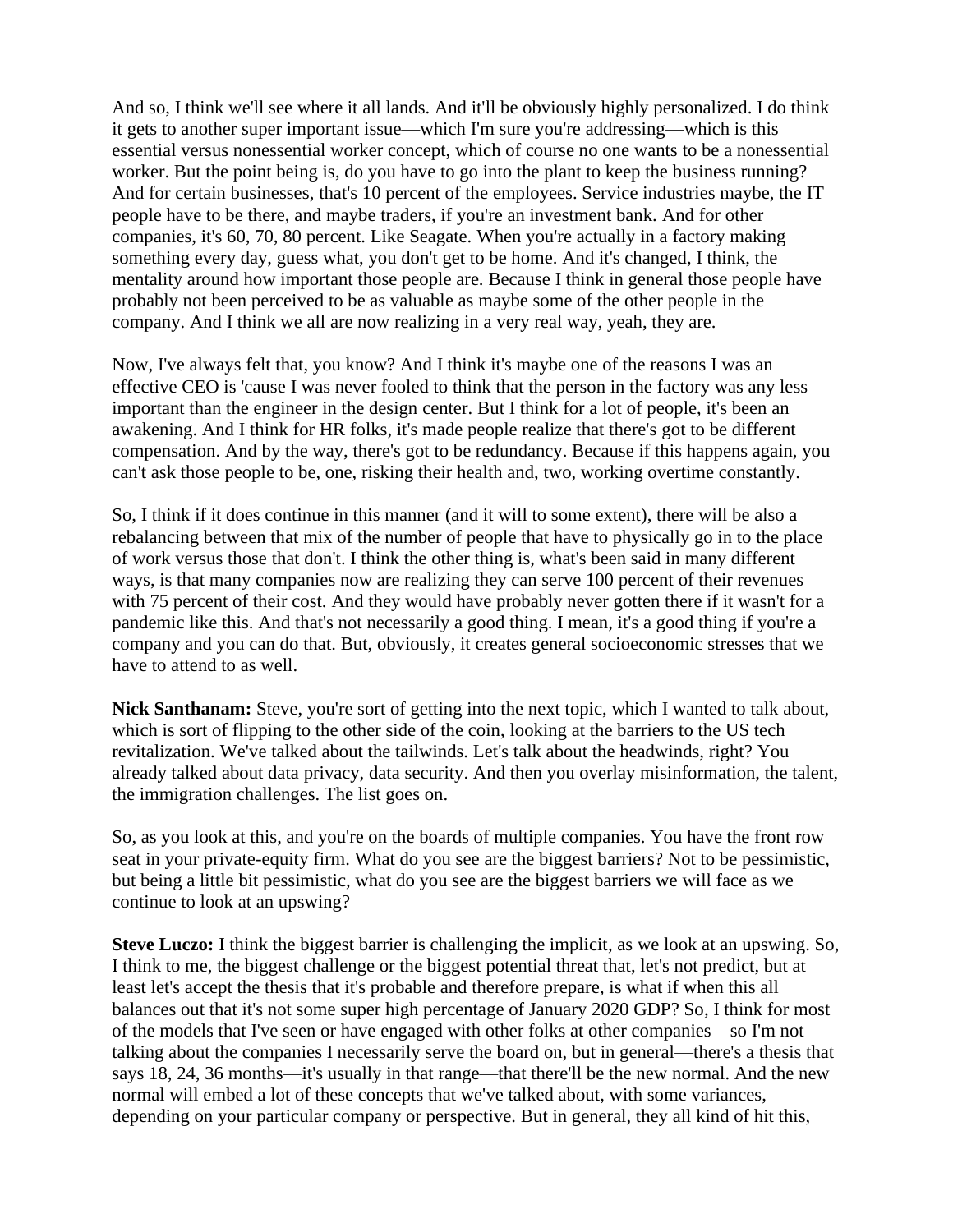"Then we get to January 2020 GDP or pretty close to it or maybe even over it." And my challenge back to those folks is, "Okay, but what if it's not? What if it's 82 percent?" And when we think about how finely tuned the world economic systems are at scale of supply and demand, having a mismatch of 18 percent is a big deal.

And the implications for pricing are significant—witness the oil markets. So, I think that is a concern. And you could say, "Well, why?" And the reason as to why, at least as it relates to the US economy, is because so much of our economy is a function of small/medium business. And there's huge blocks of small/medium businesses, obviously mostly in the services industry—not your service, but, retail or restaurants or hotels that are gone—that likely are not coming back. And there's a second class. This is the one I'm really kind of focused and interested on. Which is these businesses that have managed to hang on. And they've hung on. They've reinvented themselves in a certain way, where they're making some amount of revenue. And they're getting some cash in the door. And they have done their PPP loans. But if you ask those owners "Is this new model sustainable?" the answer is "no." Not even close. And that it runs out some time in the next 6 months, maybe for some people it's a year. Maybe some it's for 3 months. But it kind of feels like 6 to 9 months.

And you say, "Why are you doing it?" And they're doing it because they care about their employees. So, I have a bunch of friends who have businesses that they're employing anywhere from 50 to 200 people. And their comment is, "I know I'll be okay, if I have to even shut everything down. But I care so much about my people, I'm doing everything I can to keep this running." And my question back to them is, "Yeah, but how long does it go that your effort to keep running is going to put at risk your statement that you'll be okay?" And I think for most of them this is where they get to the kind of, "Well, 6 to 9 months."

So at some point, people are just going to say, "I can't do it anymore." "I've done everything I can to protect my people." And this is the risk that I really worry about, that if we haven't gotten a vaccine or a therapeutic—I've said from day one, I think it's more about therapeutics and testing than I do it's about vaccines—there's no amount of government aid that's going to solve the problem, if you have a huge collapse in what drives 65 percent of our employment. So, that's, I think, the biggest headwind. And how companies respond to that or be able to respond to that is very hard to say.

I think the other things that are headwinds are what I mentioned. If we don't start taking responsibility—in reality, not in marketing—for protecting people's privacy and security, it's going to backfire. You either have to decide that you truly care about what happens with the data that you're collecting about people, or you just want to maximize the profit you can generate from it. And if you're doing the latter, then we will have a collapse at some point. It won't be the next 2 to 3 years, but it'll happen. And I think there are some companies that are taking leadership in that position, there's other companies who I think are just doing what they have to do to make it look like they're addressing it.

But if you think about where the world is headed—bear with me a second—which is I'm a huge believer in IOT. So, I'm a huge believer that the extension of technology is going to continue extension physically—to more and more endpoints, smaller and smaller devices capturing data and being able to analyze it real time, close to an event, as well as pushing more complicated data to the backend where big AI can work and hopefully make the world a better place. If you believe that, then the areas for potential misuse really grow. And it's not just on the device, but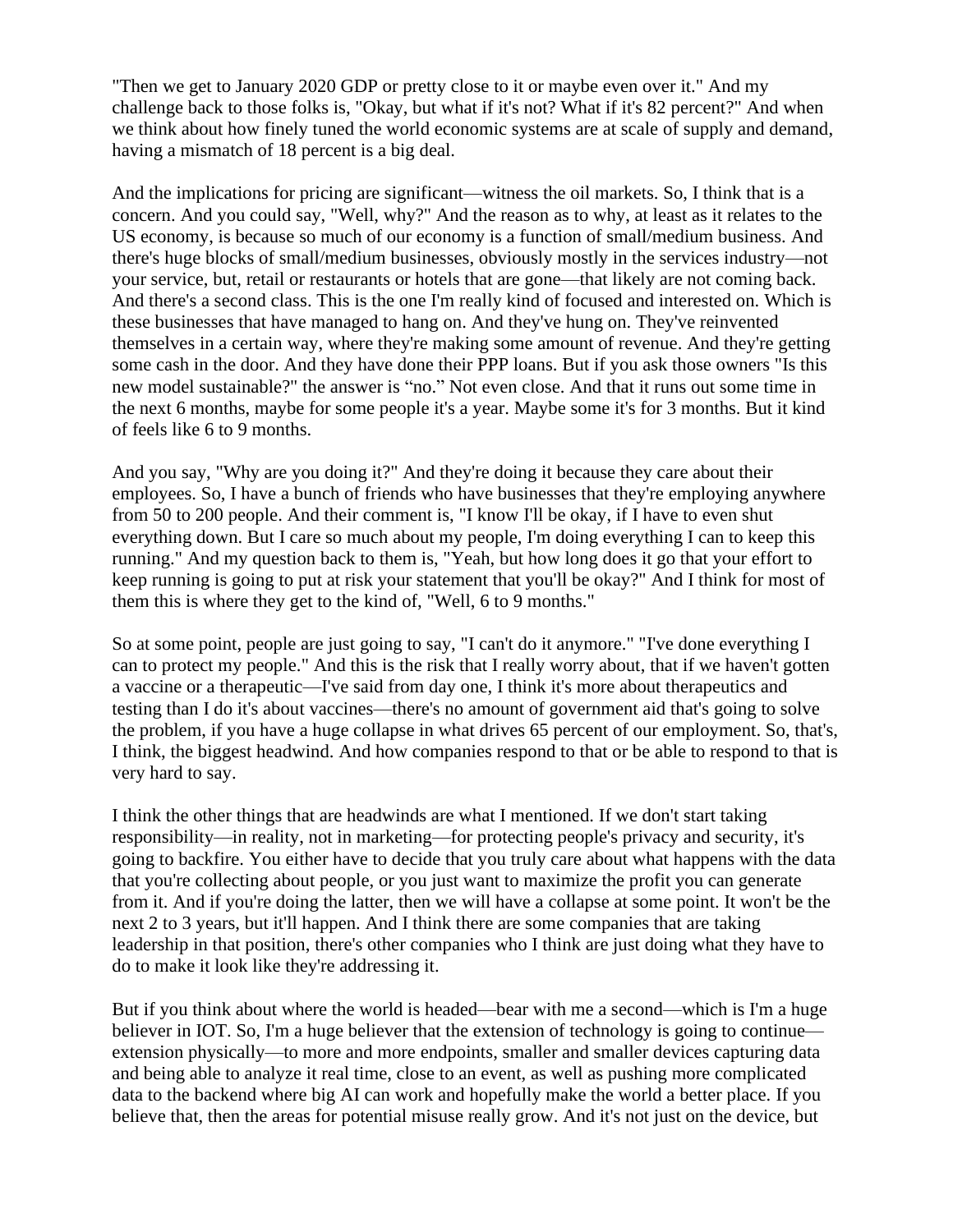it's the data on the device and it's the fact that the data's going to travel in unknown ways as a function of latency to get wherever it's going to get. If we haven't done a good job of protecting that data and protecting the integrity of the entity or the person that's providing the data, then it's going to get shutdown one way or the other. And that isn't good. But I don't think that's a 2- or 3 year problem. I think that's a 10- or 15-year problem.

I think the companies that are rolling the dice right now have such a competitive advantage and can make so much money by using the data that they're collecting that it's their game to lose. The question is are they smart enough to realize, "I may have to put a bunch of cost in place in order to protect the integrity of what I'm doing. But if I do that, I get a much longer-term win to be seen." And I'm sure you're in the middle of a lot of those discussions.

**Nick Santhanam:** Steve, I was going to say in the old adage of "data is a new oil," but let's flip to the more proactive part, right? You have obviously been a very successful CEO. You are and you have been on the front row seat of driving a bunch of these disruptions in the past. What role do you see industry leaders and government leaders take and play to address these barriers and truly sustain this revitalization? And really do it, right, not say they will do it, but really do or put it differently, if you were driving this bus, what would you do?

**Steve Luczo:** This is one of the real positives. I do think we've entered a new phase. I think we've gone through these shifts of business leaders either being actively engaged in in leadership on topics like this or not. Maybe in the '50s, if the business leaders were very engaged and they were maybe even looked up to or respected, in terms of their opinions on some of these things. And I think it's ebbed and flowed. I think in general business leaders, especially in technology, have tended to back away from that responsibility, kind of like, "It's not our job. It's our job to just deliver great technology. Let the world use it as it will. And we'll let governments and other people kind of do their job, which is maybe more along the policy line."

I think we can't abdicate that responsibility anymore. And it's tricky. Shareholders aren't electing you to make policy. But I do think business leaders have a perspective that is important and has to be communicated. And that you have to take a wider perspective in what's your responsibility as a CEO? And not be afraid to use your position in that way. And, pointing to Randall Stephenson and AT&T, right? I mean, his leadership around the race issue as well as other things is, it's not easy. And especially in today's world, where you're going to open yourself up to anybody saying anything they want about your position. But it's the right thing. And I just hope our country isn't moving away from, "I don't have to agree with everything you're saying. But you certainly have the right to say it." And, of course, if you have people who have accomplished significant and obvious achievement and understand the workings of the systems, and they have an inherent empathy and concern about people, why wouldn't we want those people to engage? And to make a position known. And then at least put the data out there so people could weigh in on it. So, I think businesses have to take a more active role. I think it is happening. I think in tech in particular, where people have tended to shy away from that responsibility, they're going to have to start being more active. But, you have people like Marc Benioff, who have not been afraid to use their position to promote I think some really brilliant thinking for a while now. And I just think it's going to be more and more standard.

**Nick Santhanam:** Steve sort of coming towards the final question, I want to piggyback on your point about saying we need to be more proactive and not reactive. So, looking into the crystal ball, what would be the two or three predictions you would make for the US tech sector let's say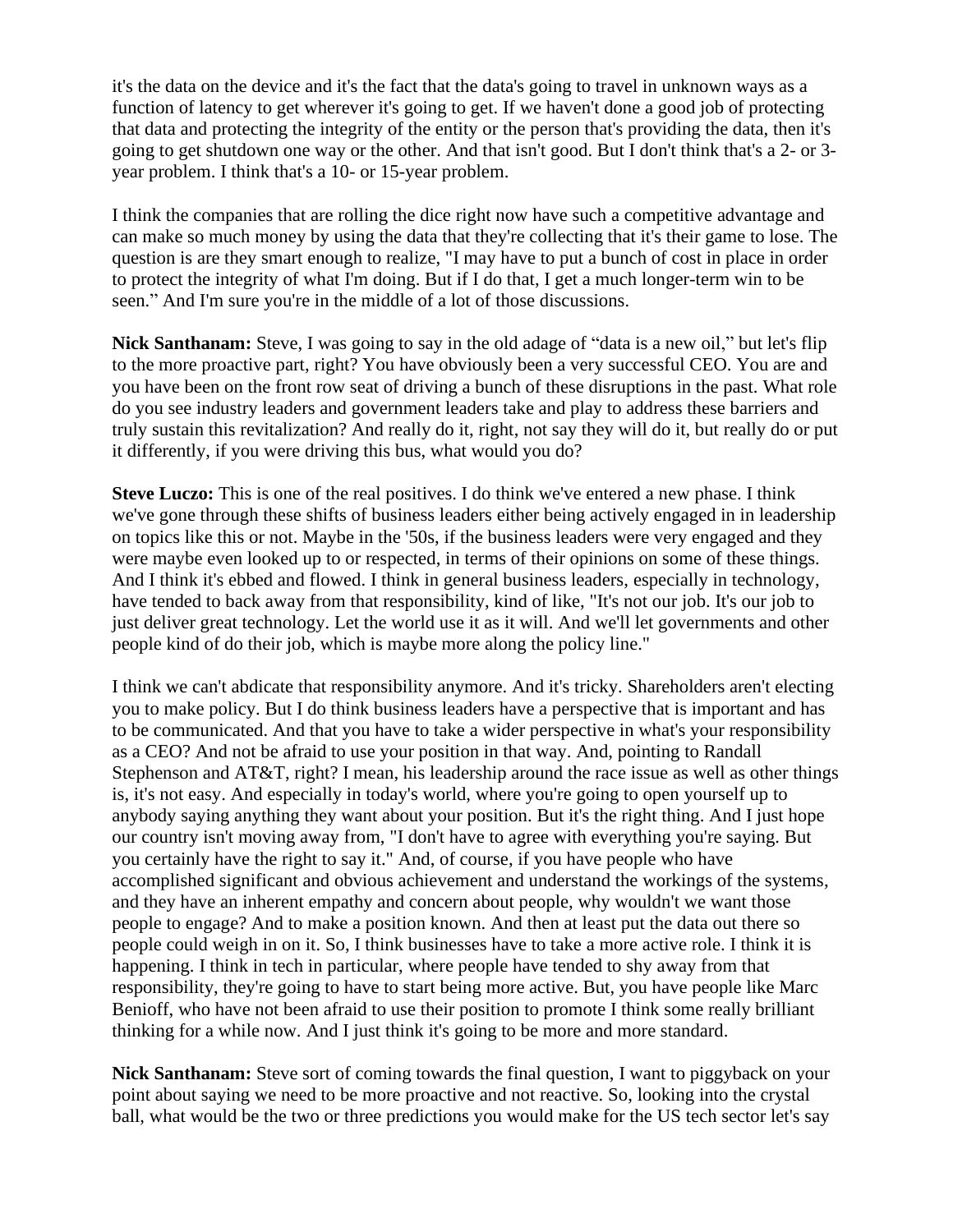for 2025 and 2030? Short to medium term and long term what are the predictions you would make?

**Steve Luczo:** I land, ultimately, on the positive side. And, in part, I land on the positive side because I see the potential of the generation coming up. One of my good friends is a long-time investment banker and he's always hanging out with these really young, amazing people. And he's always excited about the future. And I love that, and it dawned on me, yeah, that's right. So, to me, if we can get those of us who are in a position of managing and influencing massive amounts of resources to be smarter about how those resources are allocated, then I think I'm super optimistic.

I think for all of the us versus them stuff that's going on, I think one of the most significant us versus thems—and I actually think it underlies a lot of the tensions that we see—is the boomers versus the generations behind. That there's a perspective that boomers have that is rightly being challenged. And if we don't listen, we're going to miss an opportunity to really unleash the positive power of the generation behind us. I've been thinking a lot about the privilege that many boomers have. We kind of grew up in an era where because of the expansion that was in front of us that anything was kind of possible. The stuff out there was possible as a goal. And then it transitioned into a desire. And then it transitioned into a need. And then it transitioned into a demand. And here we are, I'm 63—I'm at the peak of the boomer birth year, 1957—and you can still wake up every day thinking "More and more and more is mine." And it's just dumb, you know? And because that isn't the right attitude, the right attitude is what are we going to do for the planet? And what are we going to do for the people who live on the planet? And how do we smartly allocate those resources?

I think we get there. You know, now, do we get there 'cause we're pushed a little bit and prodded a little bit and have to get smacked up against the head a little bit? And I don't mean that physically, hopefully. But I do think we're going to realize that if we can unleash the power of the younger generation we can solve some of these really hard problems that we're facing. And how do we do that? We do that by recognizing that they have to get access to the rewards in in a way that's different than today. So, I think the technology sector is going to evolve. I think the companies that take responsibility for managing their products and their services and the data that they own are the ones that are going to end up winning. And as a result, I think we'll get through this period where it feels a little uncomfortable to maybe make some of these moves. But we've seen plenty of companies that do great things and they get rewarded for it.

I think in in 2025, it's going to be more amazing technology, it's going to be cheaper, and it's going to unleash creativity and entertainment side is going to be amazing. And by 2030, I think anything's possible. I mean, I think by 2030, the possibility for, like I said, personalized healthcare and really solving some terrible diseases or having education be not a function of income. Like, we have to solve that problem. We have to solve the problem. Education cannot be a function of income. Education has to be a function of your smarts. And if we don't solve that problem, we're going to lose. And the countries that do solve that problem are going to win. So, net-net, I'm a positive guy, but I do think we've got some big challenges that we have to decide are priorities, one. And we have to decide that on some of them we're going to disagree, but it doesn't mean, therefore, that we should draw a battle line and not work towards a solution on the other three things that we do agree on.